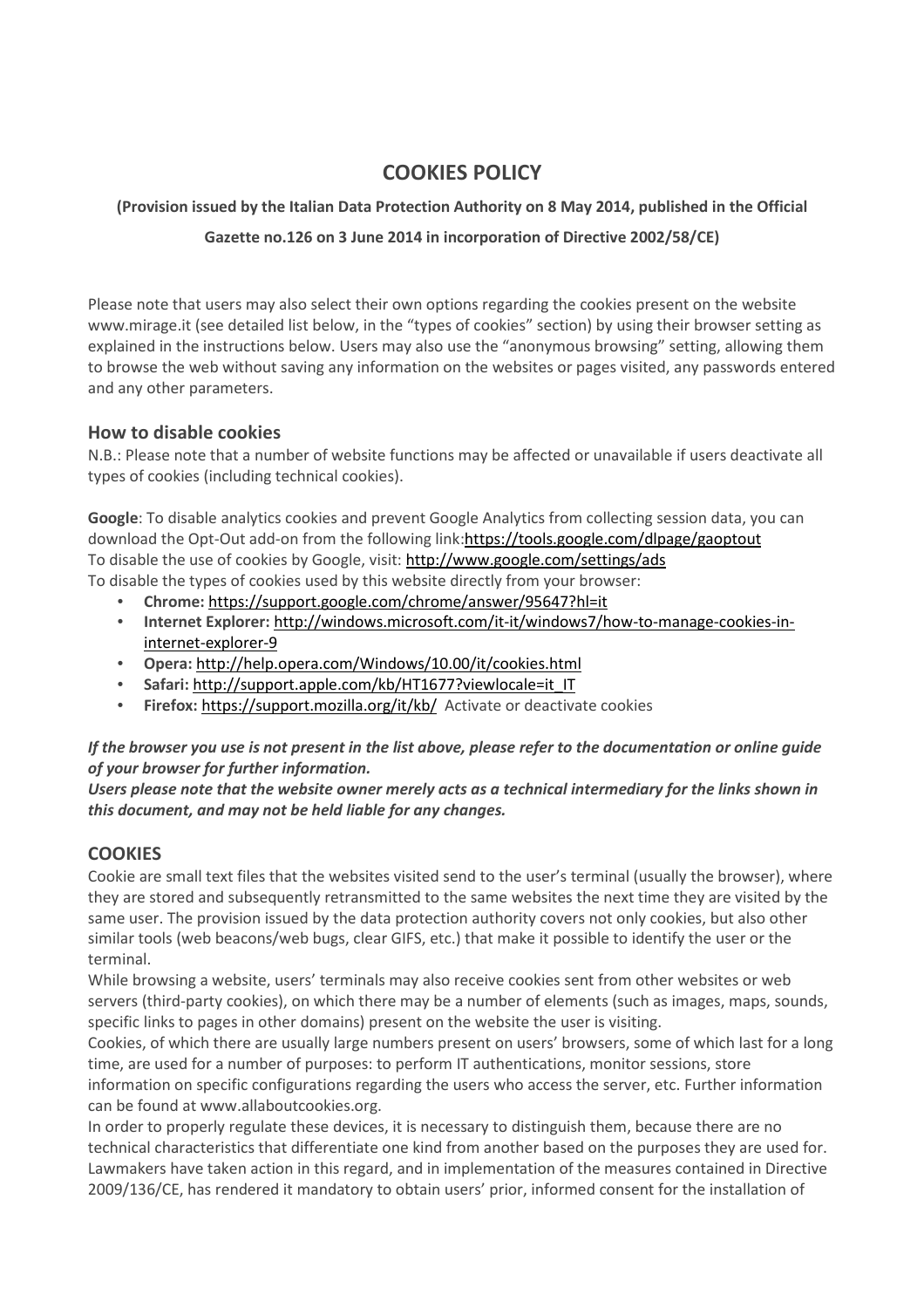cookies used for purposes other than merely technical purposes (cf. art. 1, para.5, lett. a), of Legislative Decree no. 69 of 28 May 2012, which amended art. 122 of the Code).

#### **More information on the cookies used by the website www.mirage.it**

When a user visits this website, "first party cookies" (generated and used by this website) or "third party cookies (generated on this website by third parties) may be introduced into the user's computer or mobile device. Please note that if some of these cookies are disabled, this may result in restrictions to the use of the website, preventing users from fully benefitting from the functions and services present. In order to decide which to accept and which to refuse, below is a description of the cookies used by www.mirage.it

## **Types of cookies**

#### **Session cookies**

These cookies guarantee the normal functioning and browsing of websites, allowing for the connection between the server and the user's browser. They allow websites to function properly and users to view content on their devices. Without these cookies, a number of functions requested – such as logging in to the website or creating a shopping cart – may not be available. Session cookies are technical cookies and are necessary for the functioning of the website.

#### **Functional cookies**

These cookies are stored on the user's computer or other device, which, based on the requests of the user, record the user's choices so that they can be remembered in order to provide a smoother, more personalized browsing experience within the service or access to this website (e.g. by recording the password in reserved areas, recording products in a shopping cart so the user can find them during the next session, saving the language selected, viewing a video, the opportunity to comment on a blog, etc.). Functional cookies are not indispensable for the functioning of the website, but they improve the quality of the user's browsing experience.

## **Analytics cookies**

These cookies collect information on how users use the website, such as, for example, which pages are visited most often. This website uses third party cookies of "Google Analytics", a statistical analysis service provided and managed by Google that makes it possible to anonymously analyse how users visit the website. The information generated by the cookies on the use of the website on the part of users (including the IP address) is sent to Google servers, where it is stored.

Useful addresses for a clearer understanding of the data protection policy of Google Analytics: –-

#### http://www.google.com/analytics/terms/it.html

http://www.google.com/privacypolicy.html

Analytics cookies are not indispensable for the functioning of the website.

## **Social Network cookies**

These cookies allow the user's social network account to interact with this website, and are not indispensable for its functioning. The most common use is to share social network content. The presence of plug-ins means that cookies are sent to and from websites managed by third parties. The handling of the information collected from third parties is governed by the pertinent information provided, which you should refer to. To guarantee greater transparency and convenience, below are the web addresses of the various information sections and how cookies are managed.

#### **Facebook information**: https://www.facebook.com/help/cookies/

**Facebook (configuration)**: access your account. Data protection section.

**Twitter information**: https://support.twitter.com/articles/20170514

**Twitter (configuration)**: https://twitter.com/settings/security

**Google+ information**: http://www.google.it/intl/it/policies/technologies/cookies/

**Google+ (configuration)**: http://www.google.it/intl/it/policies/technologies/managing/

**Pinterest information**: http://about.pinterest.com/it/privacy-policy